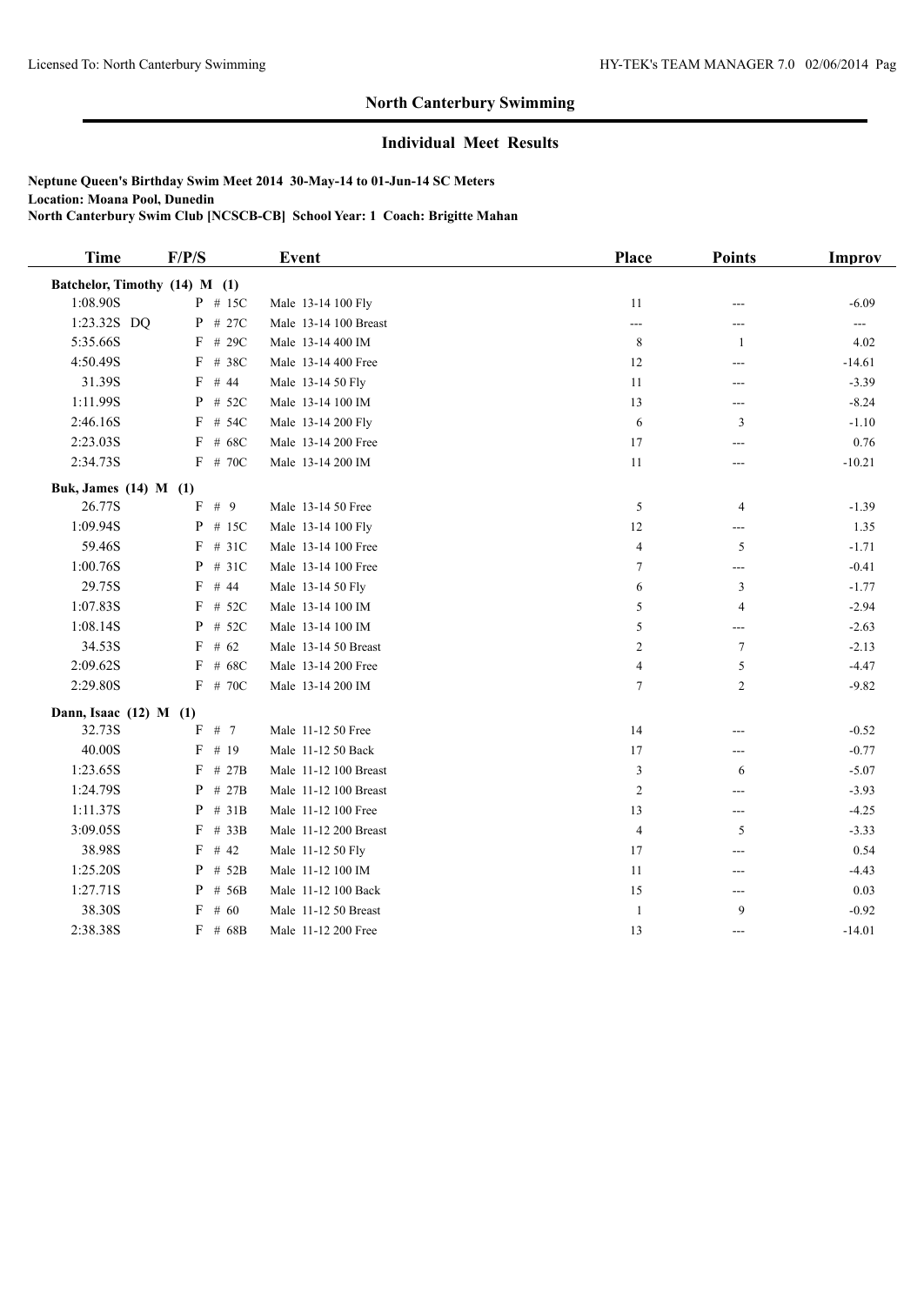# **Individual Meet Results**

| <b>Time</b>                    | F/P/S        | <b>Event</b>                | Place           | <b>Points</b>            | Improv                  |
|--------------------------------|--------------|-----------------------------|-----------------|--------------------------|-------------------------|
| Kelliher, Angus (11) M (1)     |              |                             |                 |                          |                         |
| 30.43S                         | F # 7        | Male 11-12 50 Free          | 6               | 3                        | $-0.88$                 |
| 1:24.52S                       | $P$ # 15B    | Male 11-12 100 Fly          | 8               | $\hspace{0.05cm} \ldots$ | $-5.13$                 |
| 1:25.53S                       | $F$ # 15B    | Male 11-12 100 Fly          | $7\phantom{.0}$ | 2                        | $-4.12$                 |
| 34.98S                         | $F$ # 19     | Male 11-12 50 Back          | $\overline{4}$  | 5                        | $-0.92$                 |
| 1:36.31S                       | $P$ # 27B    | Male 11-12 100 Breast       | 11              | $---$                    | $\qquad \qquad -\qquad$ |
| 1:08.13S                       | $P$ # 31B    | Male 11-12 100 Free         | 8               | $---$                    | $-3.06$                 |
| 1:09.58S                       | $F$ # 31B    | Male 11-12 100 Free         | $\tau$          | 2                        | $-1.61$                 |
| 34.45S                         | $F$ # 42     | Male 11-12 50 Fly           | 6               | 3                        | $-0.38$                 |
| 2:41.96S                       | $F$ # 50B    | Male 11-12 200 Back         | 4               | 5                        | $-4.07$                 |
| 1:19.52S                       | $P$ # 52B    | Male 11-12 100 IM           | 5               | $---$                    | $-5.72$                 |
| 1:19.77S                       | $F$ # 52B    | Male 11-12 100 IM           | 5               | 4                        | $-5.47$                 |
| 1:16.88S                       | $P$ # 56B    | Male 11-12 100 Back         | 4               | $\overline{\phantom{a}}$ | $-0.12$                 |
| 1:17.91S                       | F<br># 56B   | Male 11-12 100 Back         | $\overline{4}$  | 5                        | 0.91                    |
| 44.40S                         | F<br># 60    | Male 11-12 50 Breast        | 9               | $\overline{a}$           | $-1.29$                 |
| 2:33.28S                       | F<br># 68B   | Male 11-12 200 Free         | 10              | $---$                    | $-0.02$                 |
| 2:52.88S                       | $F$ # 70B    | Male 11-12 200 IM           | $\tau$          | 2                        | $-2.67$                 |
| Kelliher, Jessie $(9)$ F $(1)$ |              |                             |                 |                          |                         |
| 46.03S                         | $F$ # 4      | Female 10 & Under 50 Free   | 34              |                          |                         |
| 56.18S                         | $F$ # 16     | Female 10 & Under 50 Back   | 37              |                          |                         |
| 2:00.54S                       | $P$ # 51A    | Female 10 & Under 100 IM    | 21              |                          |                         |
| 1:02.38S                       | $F$ # 57     | Female 10 & Under 50 Breast | 31              | ---                      |                         |
| Kirkland, James (18) M (1)     |              |                             |                 |                          |                         |
| 27.12S                         | $F$ # 13     | Male 17 & Over 50 Free      | 10              | $\sim$                   | 0.05                    |
| 32.39S                         | $F$ # 25     | Male 17 & Over 50 Back      | $\overline{4}$  | 5                        | $-0.39$                 |
| 1:19.68S                       | F<br># 27E   | Male 17 & Over 100 Breast   | 5               | $\overline{4}$           | $-0.79$                 |
| 1:20.90S                       | $P$ # 27E    | Male 17 & Over 100 Breast   | 6               | ---                      | 0.43                    |
| 59.86S                         | $P$ # 31E    | Male 17 & Over 100 Free     | 8               | ---                      | 1.00                    |
| 1:00.83S                       | #31E<br>F    | Male 17 & Over 100 Free     | 7               | 2                        | 1.97                    |
| 2:57.52S                       | $F$ # 33 $E$ | Male 17 & Over 200 Breast   | 3               | 6                        | $-7.89$                 |
| 2:33.91S                       | F<br># 50E   | Male 17 & Over 200 Back     | $\overline{c}$  | $\tau$                   | $-10.06$                |
| 1:10.16S                       | P<br># 56E   | Male 17 & Over 100 Back     | 5               | $\overline{a}$           | $-0.85$                 |
| 1:11.80S                       | F<br># 56E   | Male 17 & Over 100 Back     | 5               | $\overline{4}$           | 0.79                    |
| 36.40S                         | F<br># 66    | Male 17 & Over 50 Breast    | 6               | 3                        | $---$                   |
| 2:14.55S                       | F<br># 68E   | Male 17 & Over 200 Free     | 6               | $\sqrt{3}$               | 0.64                    |
| 2:34.61S                       | F # 70E      | Male 17 & Over 200 IM       | 5               | $\overline{4}$           | $-6.62$                 |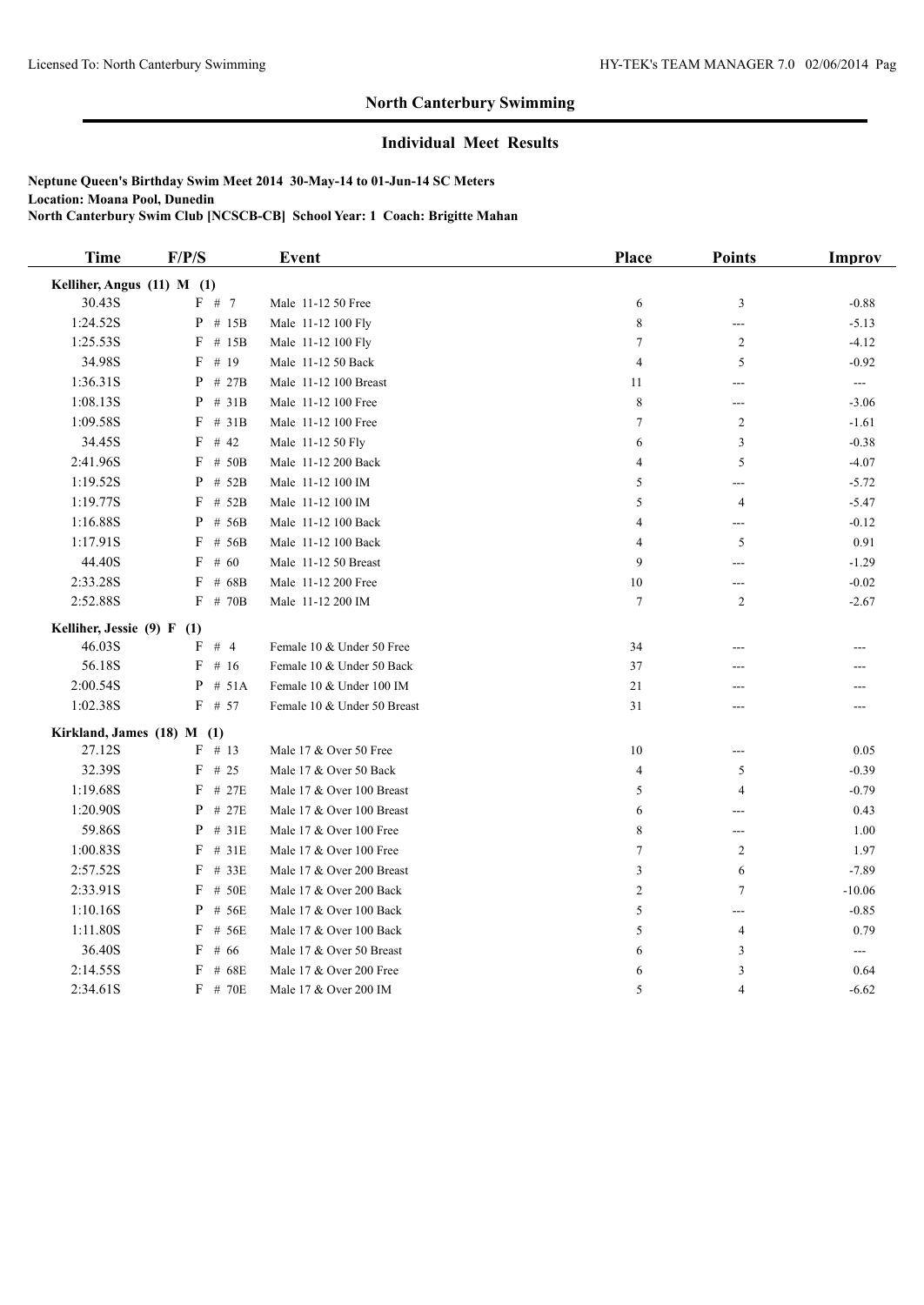# **Individual Meet Results**

| <b>Time</b>             | F/P/S      | <b>Event</b>                 | Place          | <b>Points</b>                     | Improv   |
|-------------------------|------------|------------------------------|----------------|-----------------------------------|----------|
| Mundy, Regan (14) M (1) |            |                              |                |                                   |          |
| 27.31S                  | F # 9      | Male 13-14 50 Free           | 8              | $\mathbf{1}$                      | $-0.89$  |
| 32.33S                  | $F$ # 21   | Male 13-14 50 Back           | $\tau$         | $\sqrt{2}$                        | $-1.29$  |
| 1:21.65S                | $F$ # 27C  | Male 13-14 100 Breast        | 8              | $\mathbf{1}$                      | $-6.50$  |
| 1:22.88S                | $P$ # 27C  | Male 13-14 100 Breast        | 8              | $---$                             | $-5.27$  |
| 5:39.74S                | $F$ # 29C  | Male 13-14 400 IM            | 9              | $---$                             | $-9.66$  |
| 3:01.92S                | $F$ # 33C  | Male 13-14 200 Breast        | 6              | 3                                 | $-8.64$  |
| 4:47.35S                | $F$ # 38C  | Male 13-14 400 Free          | 10             | $\overline{a}$                    | $-2.94$  |
| 1:10.28S                | $P$ # 52C  | Male 13-14 100 IM            | $\,$ 8 $\,$    | $\hspace{0.05cm} \ldots$          | $-2.33$  |
| 1:10.78S                | $F$ # 52C  | Male 13-14 100 IM            | 8              | -1                                | $-1.83$  |
| 1:10.84S                | P # 56C    | Male 13-14 100 Back          | 8              | $\overline{\phantom{a}}$          | $-3.35$  |
| 1:10.92S                | $F$ # 56C  | Male 13-14 100 Back          | 8              | 1                                 | $-3.27$  |
| 2:18.45S                | $F$ # 68C  | Male 13-14 200 Free          | 13             | $---$                             | 1.97     |
| 2:36.41S                | F # 70C    | Male 13-14 200 IM            | 13             | ---                               | $-3.61$  |
| Smith, Bonnie (9) F (1) |            |                              |                |                                   |          |
| 48.19S                  | $F$ # 4    | Female 10 & Under 50 Free    | 40             |                                   | 1.20     |
| 49.83S                  | F<br># 16  | Female 10 & Under 50 Back    | 21             | ---                               | $-1.49$  |
| 2:09.11S                | $P$ # 26A  | Female 10 & Under 100 Breast | 18             | ---                               | 1.52     |
| 1:53.41S                | P<br># 30A | Female 10 & Under 100 Free   | 30             | $---$                             | 0.79     |
| 4:31.20S                | $F$ # 32A  | Female 10 & Under 200 Breast | 11             | ---                               | $-16.71$ |
| 1:04.69S                | F<br># 39  | Female 10 & Under 50 Fly     | 32             | ---                               | $-2.20$  |
| 1:58.42S                | $P$ # 51A  | Female 10 & Under 100 IM     | $20\,$         | ---                               | $-2.96$  |
| 1:56.14S                | P<br># 55A | Female 10 & Under 100 Back   | 21             | ---                               | 1.38     |
| 58.20S                  | $F$ # 57   | Female 10 & Under 50 Breast  | 25             | $\overline{a}$                    | $-1.25$  |
| Smith, Rose (10) F (1)  |            |                              |                |                                   |          |
| 39.69S                  | $F$ # 4    | Female 10 & Under 50 Free    | 17             | ---                               | $-0.54$  |
| 47.08S                  | F<br># 16  | Female 10 & Under 50 Back    | 15             | ---                               | $-0.48$  |
| 1:49.45S                | F<br>#26A  | Female 10 & Under 100 Breast | $\overline{7}$ | $\overline{2}$                    | $-3.52$  |
| 1:52.81S                | $P$ # 26A  | Female 10 & Under 100 Breast | 8              | $\overline{a}$                    | $-0.16$  |
| 1:37.60S                | $P$ # 30A  | Female 10 & Under 100 Free   | 25             | $\hspace{0.05cm} \dashrightarrow$ | 2.86     |
| 4:09.80S                | F<br># 32A | Female 10 & Under 200 Breast | $\tau$         | $\overline{2}$                    | $-1.15$  |
| 54.46S                  | $F$ # 39   | Female 10 & Under 50 Fly     | 26             | $---$                             | $-2.34$  |
| 1:47.40S                | $P$ # 51A  | Female 10 & Under 100 IM     | 17             | $\overline{a}$                    | 1.57     |
| 1:48.16S                | $P$ # 55A  | Female 10 & Under 100 Back   | 17             | $---$                             | 4.21     |
| 52.24S                  | $F$ # 57   | Female 10 & Under 50 Breast  | 11             | ---                               | 1.25     |
| 3:50.97S                | $F$ # 67A  | Female 10 & Under 200 Free   | 13             | $---$                             | ---      |